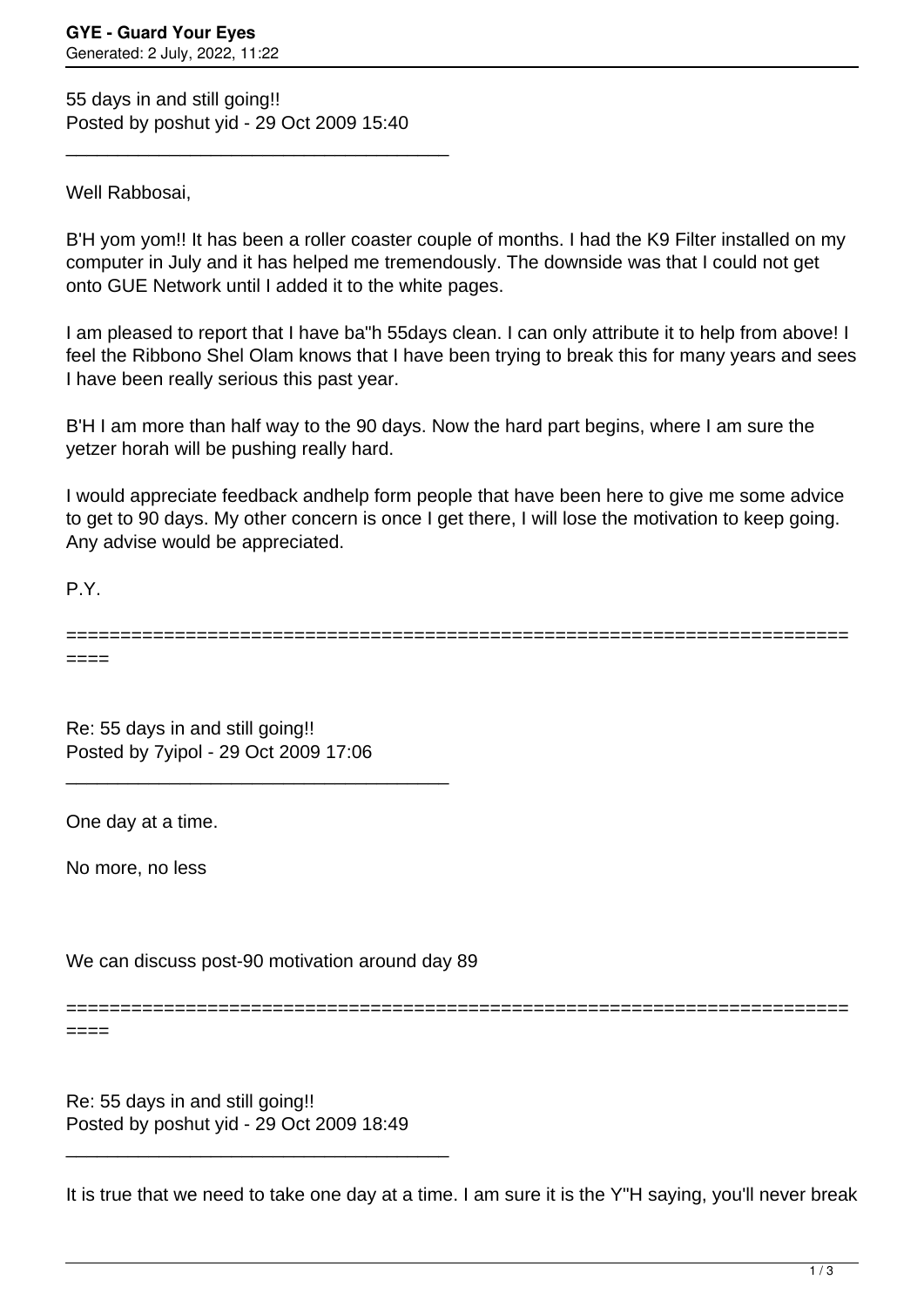it 100% so may as well give up. I am determined to keep fighting this fight. Thank you for your chizuk!

P.Y.

======================================================================== ====

Re: 55 days in and still going!! Posted by 7yipol - 29 Oct 2009 20:17

\_\_\_\_\_\_\_\_\_\_\_\_\_\_\_\_\_\_\_\_\_\_\_\_\_\_\_\_\_\_\_\_\_\_\_\_\_

And when youdo make 90 days, Bardichev will happily share his Woodford in your honor.

========================================================================

========================================================================

====

Re: 55 days in and still going!! Posted by Kedusha - 29 Oct 2009 21:07

\_\_\_\_\_\_\_\_\_\_\_\_\_\_\_\_\_\_\_\_\_\_\_\_\_\_\_\_\_\_\_\_\_\_\_\_\_

Yes, one day at a time, and . . .

Each day, just for that day, pretend that you're up to day #89!

====

 $\bar{\bm{\bar{\rho}}}$ betearaş nashim zollotic zoo $\bar{g}$ ızı though! Re: 55 days in and still going!!

\_\_\_\_\_\_\_\_\_\_\_\_\_\_\_\_\_\_\_\_\_\_\_\_\_\_\_\_\_\_\_\_\_\_\_\_\_

[Kedusha wrote on 29 Oct 2009 21:07](/forum/id-)**:**

Yes, one day at a time, and . . .